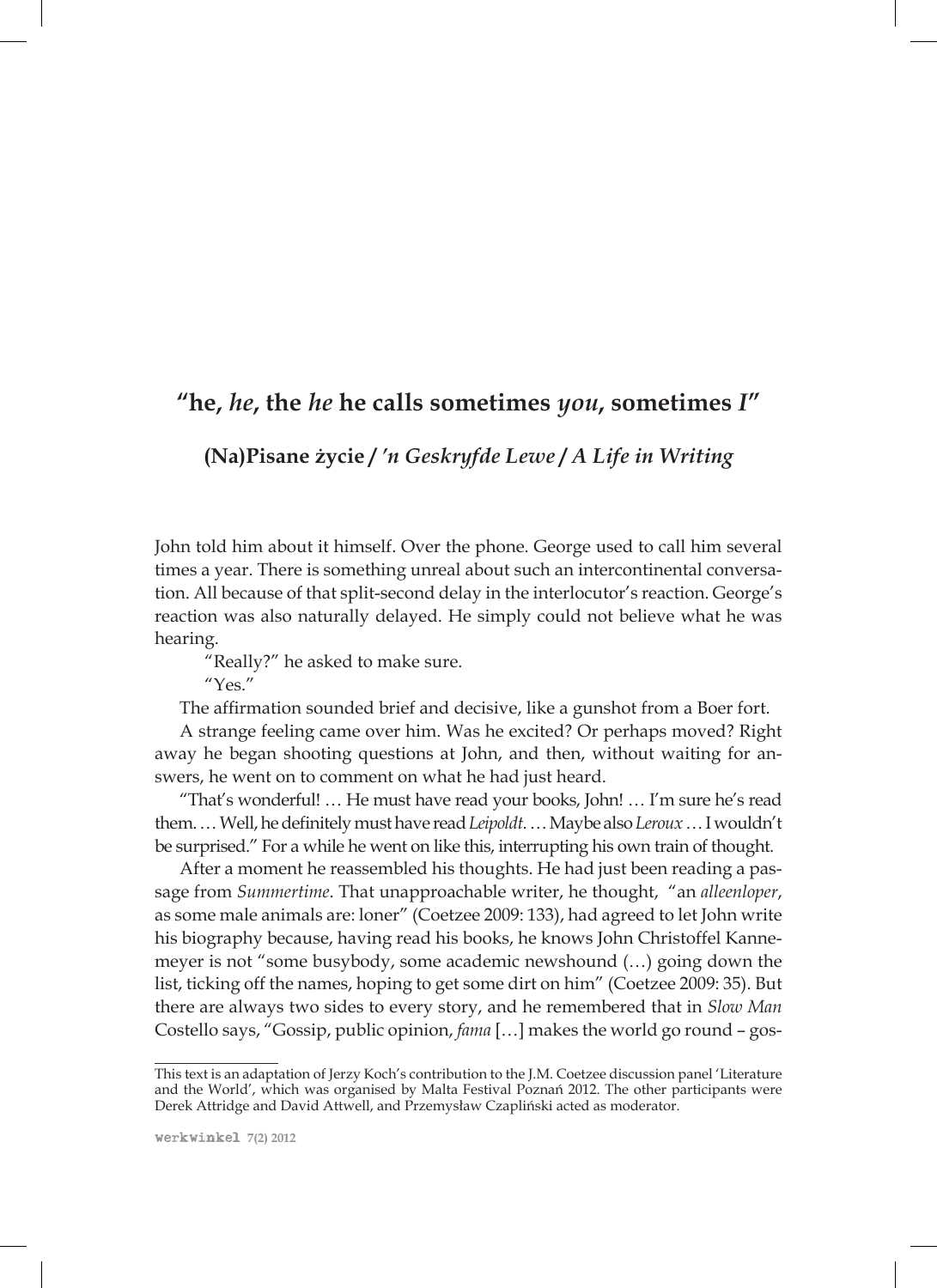sip, not truth" (Coetzee 2005: 136). So, a fear might be lurking in J.M. Coetzee's mind: that just like Elizabeth Costello, *deus ex machina*, began to interfere in the life of Paul Rayment (Coetzee 2005: 123), that other man would now be incessantly interfering in John's life.

"But *how* did you write to him?!" George finally asked.

"In Afrikaans," answered John.

"Really? And he?"

"He wrote back in Afrikaans."

In *Summertime* the fictional character John Coetzee speaks a rusty, halting Afrikaans (Coetzee 2009: 93), but John had assured George that the novelist's Afrikaans was O.K. He recalled their discussion: Why did Coetzee need Afrikaans in his prose at all? Someone had written something about this, but George did not think the article had been insightful. When Nadine Gordimer uses Afrikaans words, he thought, there's a whiff of the nineteenth-century "Patriot" dictionary in the air, or at best a whiff of Pauline Smith's prose. A touch of local colour. Coetzee does it deliberately yet naturally. Or perhaps he senses that only an Afrikaner can get close enough to his life, his South African *Bildungsjahre*?

**[MOREOVER: Literature and the World: The Author and his Biographer. Mr Biographer, as Julia addresses him ironically (Coetzee 2009: 52) in Coetzee's novel**  *Summertime***. Not a paper biographer named "Vincent" but a real one, John Kannemeyer, dubbed "Professor Kanonimeyer" because he had canonized many a writer in his literary history. (When the syllables Kan-ne-mey-er are pronounced very quickly, the name begins to sound like the Afrikaans "kan-je-my…" – "canyou-…-me.") Yet today, when** *Summertime* **has passed, and** *'n Geskryfde Lewe* **–** *A Life in Writing* **is on the way to the bookstores, both life-writers – the fictional and the non-fictional one – are dead. But does this make any difference to the reader? What if "dying turns out to be nothing but a trick that might as well be a trick with words, if death is a mere hiccup in time after which life goes on as before?" (Coetzee 2005: 122). But isn't the biographer by nature "the type to brood on what had passed between us, building it up into something bigger than it really was?" (Coetzee 2009: 38). How can** *'n Geskryfde Lewe* **/** *A Life in Writing* **be made to render all the colours of real life in the world? In her book** *The Fiery Furnace***, Costello wrote: "What would it need to make the purple fade away and the red and blue and green emerge again, like chicks from a shell?" (Coetzee 2005: 119).]**

After the intercontinental conversation came the intercontinental flight. John was waiting for George at Cape Town airport. George recognized the characteristic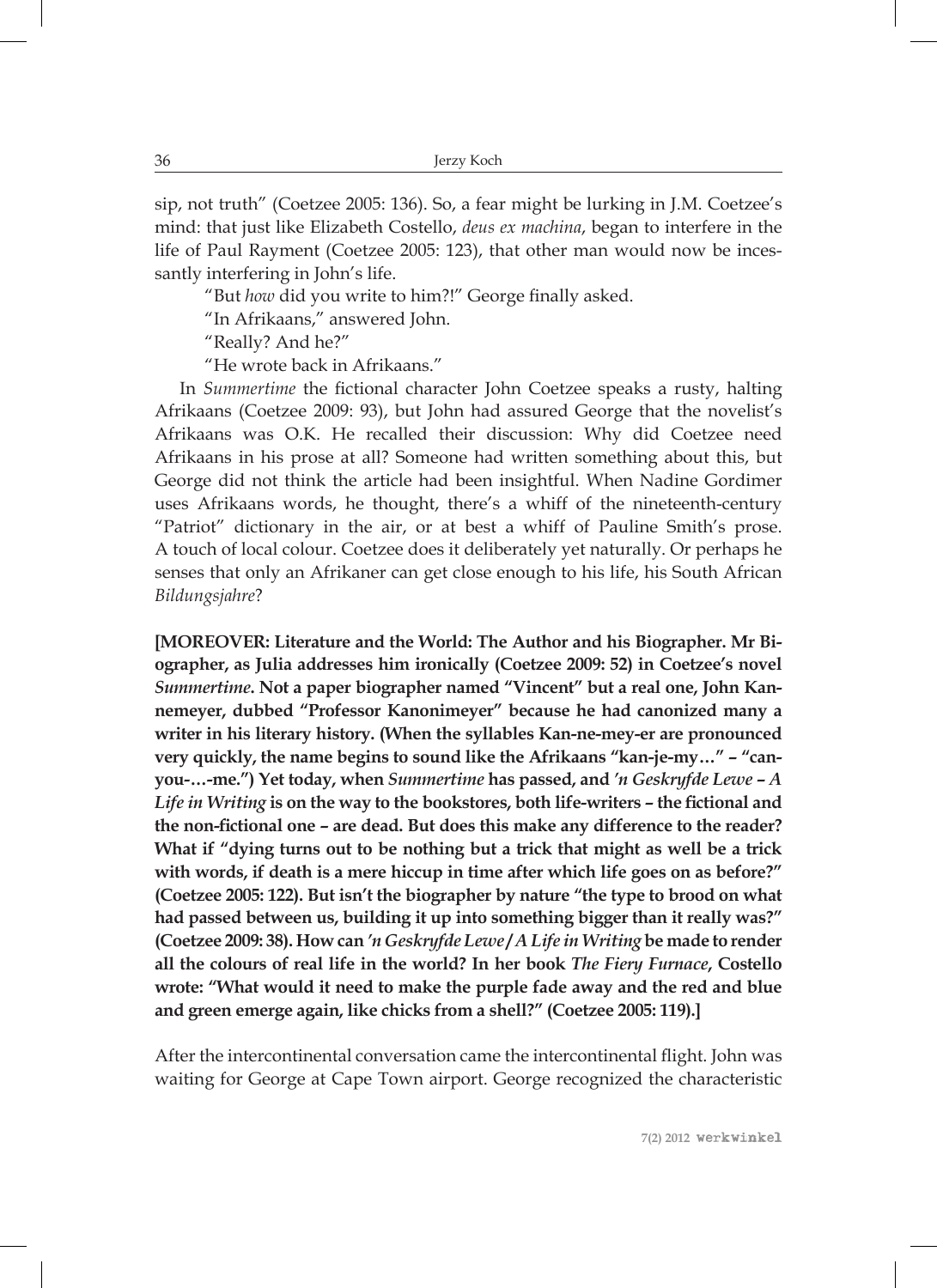contours of his head and figure from a distance. "He was a *Homo sapiens*, or even *Homo sapiens sapiens*" (Coetzee 2009: 58). John was glad to see him, though he only showed it with a smile in which English reserve merged with Afrikaner distance, and British culture was overlaid with Boer hospitality. George was triply glad – to be back in Africa, and to have one John here and the other there. He hugged John, who submitted his large body to this European show of affection and patted George on the back in return. In John's immediate vicinity there was the aroma of spruce needles. They headed for a nearby town in a little car which John drove with such nonchalance that it was difficult to tell pure luck from routine. They got off the highway, and before them was every type of scenery the Boland had to offer: vineyards, mountains, trees and cosy little rivers. <sup>1</sup> For seven days George did not awake from this dream vision: his task was to read the first chapters of John's book about John and then say what he thought.

**[MOREOVER: Literature and the World: The Author and his Biographer. And the Reader. The two of them. Does the writer's life become complete in his biography? Is there any life after** *life in a biography***? Is this already a metameta-narrative? Or maybe it is the finish line, the end? Which is what John Coetzee says – the one in** *Summertime***. Into the lips of Eugène N. Marais (who after observing baboons for a long time attributes to them "the stirrings of melancholy, the birth of a first awareness of their own mortality" (Coetzee 2009: 97)), Coetzee puts the following words: "***Never again***, he was thinking:** *Just one life and then never again***." It is tempting at this point to paraphrase C.J. Langenhoven's 2 aphorism and say, "Cherish your biographer like the apple of your**  eye. It is no small thing that there exists someone who is willing to live your life without you."<sup>3</sup> The protagonist of *Summertime* says emphatically, **"but I am a difficult person to live with" (Coetzee 2009: 133). And somewhere at the back of one's mind is the thought that, just as Costello was able to write two stories simultaneously, the biographies of Paul Rayment and Marianna Popova (alias Natasha and Tanya) (Coetzee 2009: 115, 118), so J.M. Coetzee** 

<sup>1</sup> This is a paraphrase of a passage from the first chapter of Etienne Leroux's novel *Sewe dae by die Silbersteins* (1962; *Seven Days at the Silbersteins*, transl. by Ch. Eglington, Boston, Houghton Mifflin, 1964, reedition 1972); in the English translation this fragment reads: "In his (J.J.'s) immediate vicinity there was the aroma of pine needles. Henry drove the Riley with a guilelessness in which it was difficult to distinguish between luck and skill. The Western Province landscape of vineyards, mountains, trees

and cosy little rivers all contributed to the décor." (Leroux 1972: 13).<br><sup>2</sup> "Cherish your wife like the apple of your eye. It is no small thing that there is someone who has undertaken to bear out their life with you [Waardeer jou vrou soos die appel van jou oog. Dis nie 'n geringe saak dat daar iemand is wat onderneem het om haar hele lewe met jou te verslyt nie]." (Langenhoven 1973: 235).

<sup>3</sup> Waardeer jou biograaf soos die appel van jou oog. Dis nie 'n geringe saak dat daar iemand bestaan wat onderneem het om jou lewe sonder jou opnuut te lewe nie.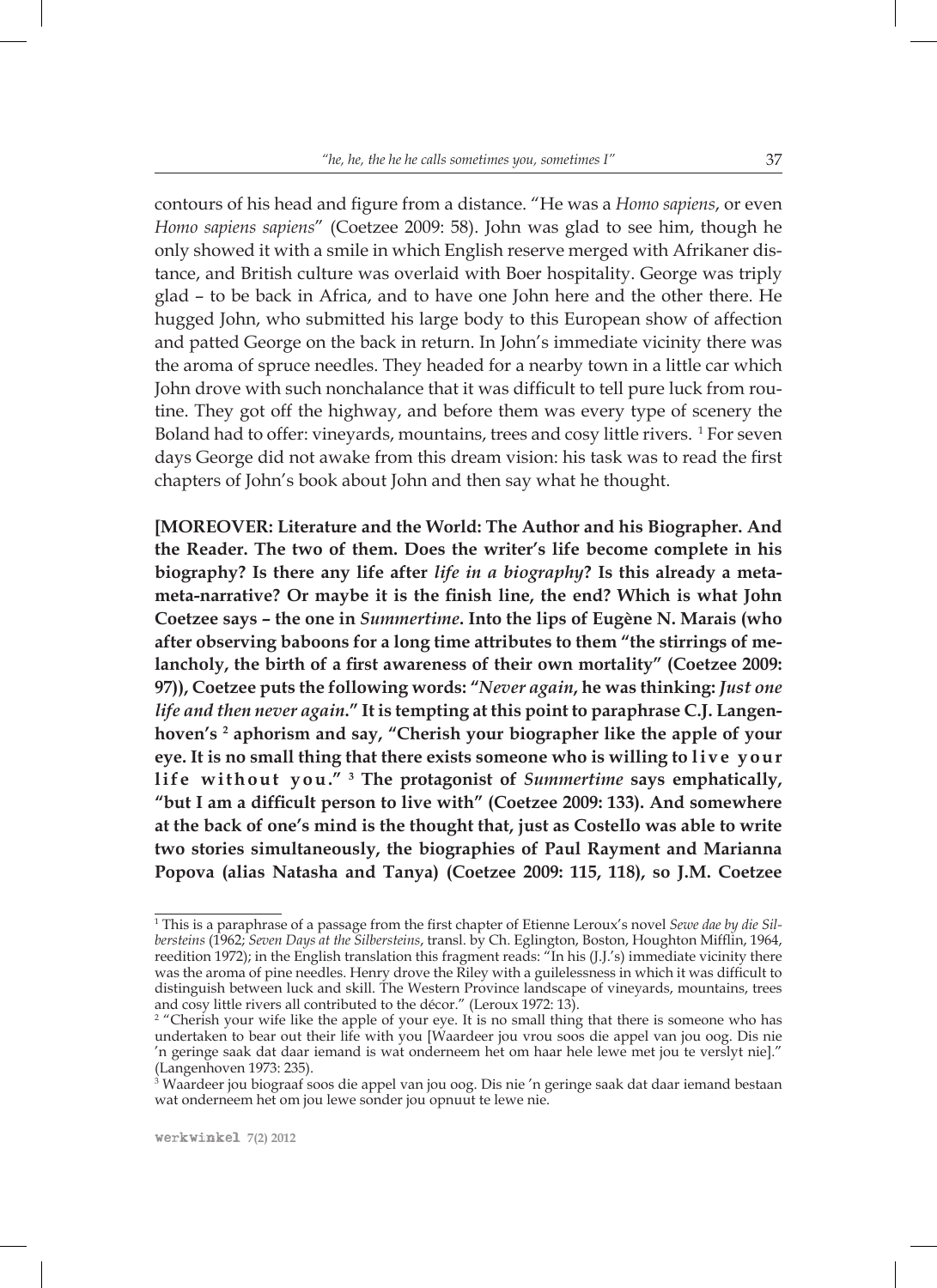**life-writes not only with** *Summertime* **but also with Kannemeyer. But is he a demiurge? Or did he need his Kannemeyer as Paul needed his Marianna? In** *Slow Man* **"he,** *he***, the** *he* **he calls sometimes** *you***, sometimes** *I***" (Coetzee 2005: 26). Just like in Max Frisch's** *Mein Name sei Gantenbein***,** *<sup>4</sup>*  **let's suppose, or rather,** *Let's Assume my Name is Coetzee...***]**

While John was writing about John, George flew back and forth several times a year. During each stay, he was entrusted, as a friend, with the task of reading consecutive chapters. He would wake up early. (There he always woke up early.) Even before the collared doves began their concert, before the terrible cries of the ibises rang out – cries that sounded even worse than their local name, *hadida*. He would light the lamp on the bedside table and, sipping Delheim Estate water, he would read page after page. As John Christoffel's book grew, George grew up with John Maxwell. First the family, then the genealogy, then the village, the school, a sequence of homes, university life, etc. The automatic pencil is always sharp. If he particularly liked a passage, he would put an exclamation mark in the wide margin; when he had reservations or found something hard to follow, he wrote question marks; sometimes he wrote "verte" and on the clean reverse side noted down questions or comments, as if continuing that first intercontinental telephone conversation, though John was just next door.

**[MOREOVER: Literature and the World meet in the writer's biography in a particular way. Should the biography, like "a book [...] be an axe to chop open the frozen sea inside us?" (Coetzee 2009: 61). Or should it perhaps be "a gesture of refusal in the face of time. A bid for immortality?" (Coetzee 2009: 61). How could the life of the writer, J.M. Coetzee, which is by nature thoroughly literary, have remained unnarrated in a story of a story? But what is it that the biographer shapes with his narrative? Is this the right narrative? And to whom exactly does he give voice? J.M. Coetzee or John Coetzee? "'Have you a better idea,' John said – 'a better idea for how to use one's life than writing books?'" (Coetzee 2009: 63). That is what Kannemeyer might have asked, rhetorically.]**

John the Biographer made it a habit to visit the places where his protagonists had lived. That is why, in his last years, he went on trips from A to V; first to Austin in America, then to Adelaide in Australia, and finally to Voëlfontein. What could George do? Standing in for the biographer after his death, he went to Czarnylas – Schwarzwald, the Black Forest – where one branch of Coetzee's ancestors – the

<sup>4</sup> The English translations of this novel by Max Frisch have two different titles: *A Wilderness of Mirrors* (transl. by Michael Bullock, London, Methuen, 1965) and *Gantenbein: A Novel* (transl. by Michael Bullock, San Diego, Harcourt Brace Jovanovich, 1982).